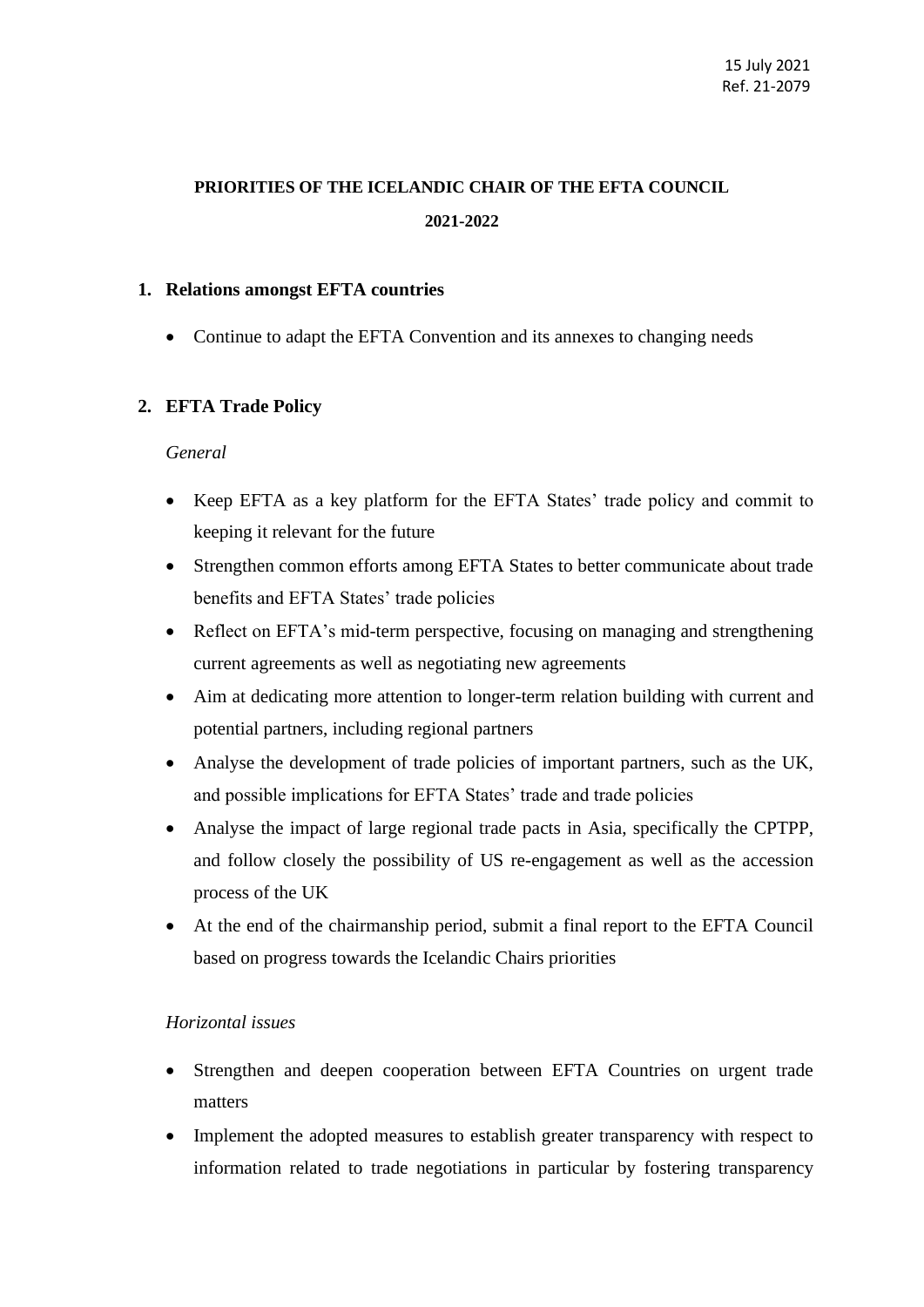through close and regular dialogue and consultation with the EFTA Advisory Bodies and through information to the public

- Continue to foster informal dialogues between EFTA Ministers with regular intervals to further strengthen the cooperation
- Strengthen the implementation and monitoring of chapters on trade and sustainable development, and finalise the exploration on the need for sustainability impact assessments
- Increase the monitoring of the implementation of FTAs by in particular analysing the preference utilisation of FTAs
- Finalise work on e-commerce to include digital trade provisions in future agreements
- Implement technical cooperation activities to the benefit of the contracting parties including *ex ante* modules with appropriate partner countries

# *Ongoing FTA negotiations*

- Finalise the legal review, resolve outstanding issues and address concerns related to deforestation and climate change with Mercosur
- Conclude negotiations with Moldova
- Continue negotiations with India, Malaysia, and Vietnam towards the conclusion of free trade agreements
- Relaunch negotiations with Thailand as soon as domestic preparatory processes are completed

# *Management and development of existing FTAs*

- Work towards the conclusion of the review of the FTAs with SACU and Chile
- Continue negotiations on the modernisation of the Agreement with Mexico as soon as the parties are able to do so
- Work towards finalising the update of the bilateral agricultural agreements with the Palestinian Authority
- Aim at swiftly addressing implementation issues with current partners
- Aim at addressing arising problems with EFTA partners and mapping out existing ones in order to undertake appropriate action